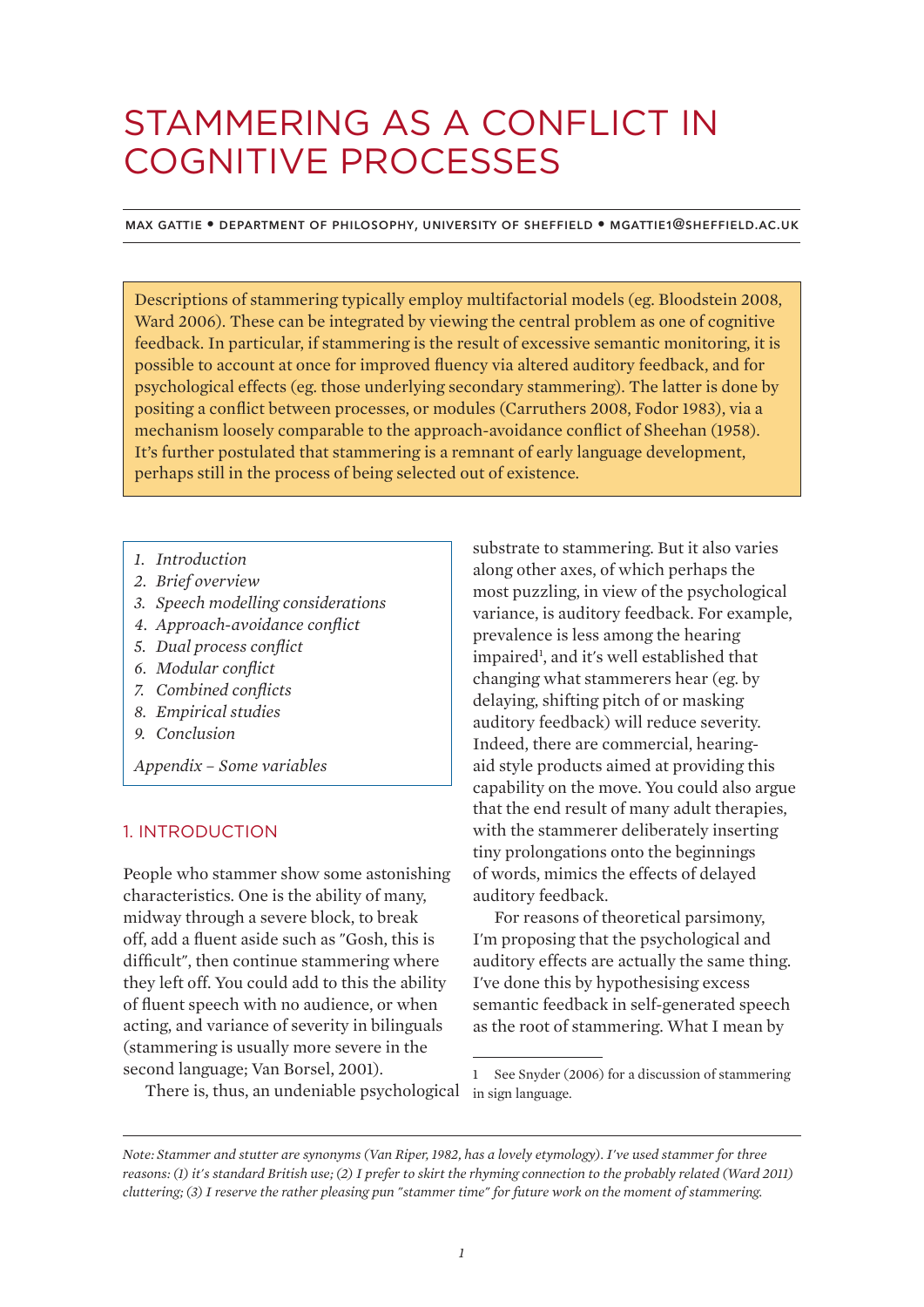this is that your own speech would have increased cognitive prominence. It would be like speaking through a megaphone, but in terms of importance not loudness. Of course, this sounds a bit like wondering if I see the colour red in the same way that you do. But, even here, there are studies suggesting, for example, that some women can see shades of red that men can't (Jameson et al, 2001). When your girlfriend says your belt doesn't match your shoes, she might really be onto something. In a similar way, it might be possible to establish the kind of difference I'm looking for.

What follows is really an argument that my premise is plausible, and can be developed into worthwhile cognitive and psychological models. As such, many sections are tentative suggestions, or markers in the sand. It would have been nice to write in long form, and then précis for presentation here, but developing ideas seems to work the other way around. Doing it this way, I can at least limit the scope of enquiry early on.

# 1. BRIEF OVERVIEW

I think it's best if I give an overview first, and add detail as we go on. Figure 1 shows a dual process model of the kind of conflict I have in mind. Note that there are going to be other ways to draw this: it's not presented as a final model.

The essential feature is that the feedback loop involves the entire cognitive and psychological apparatus. This accounts for all the variability observed – it sometimes seems as if there are as many types of stammering as there are types of people. It also means that I'm explaining secondary stammering features (the grimaces, foot taps, avoidances and so on, all learnt behaviours) at the same time as the primary features (unforced prolongations and repetitions). As such, I'm concentrating on the adult condition. Extension to beginning stammerers is straightforward (the secondary behaviours haven't been learnt yet), but I don't, for now, address the

*Figure 1: Dual process model for stammering. Compare with figure 3.*

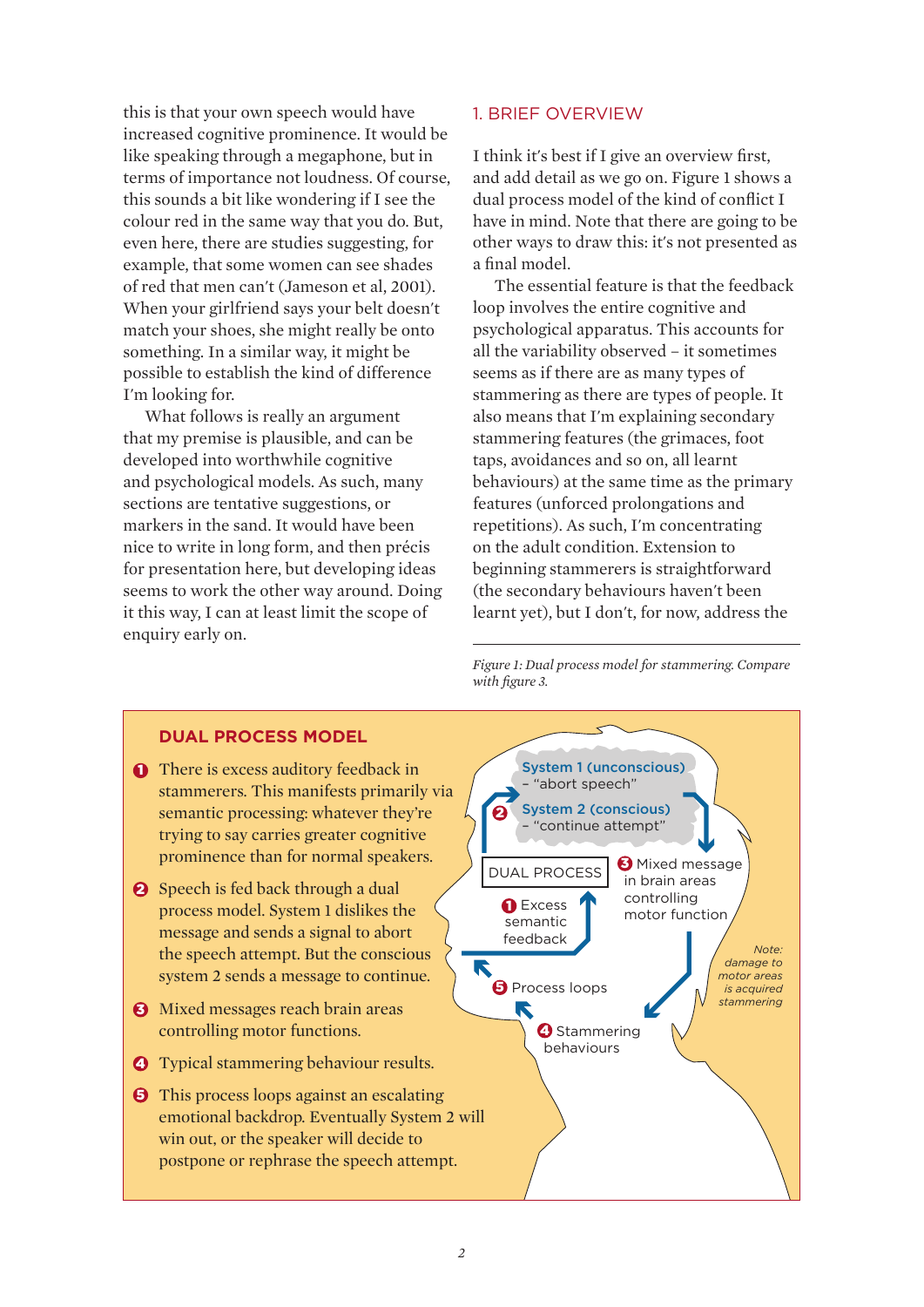pivotal question of why there is such a high (approximately 75 per cent) natural recovery rate. This is probably due to inheritance of a vulnerability to stammering, and interaction of this with environmental factors, and as such is likely to be a story of brain plasticity. There's a bit more about this in the appendix (and scattered elsewhere), but it's really an area for follow-up work.

# 2. SPEECH MODELLING CONSIDERATIONS

If we didn't monitor speech semantically, we'd never understand each other. Thus, the excess semantic feedback idea isn't entirely foolish, it's just the kind of thing you'd never normally think about. It's furthermore elementary, via a variety of methods (eg. bone conductance, and whatever internal routines you suppose) to differentiate selfgenerated speech from the cocktail party of everyday life. But, it's not clear what form this monitoring takes, or to what degree (if any) it could vary between subjects.

Levelt (1989) offers a popular speech production model, addressing some of these concerns and providing mechanisms for error detection. But Hagoort and Levelt (2009) add that "despite general agreement about the steps that connect intention to articulation, there is no consensus about their temporal profile or the role of feedback from later steps". In fact, there's no speech production model which explains stammering2 . Levelt's model is useful, but for semantic feedback in stammering something more will be required.

Stammering is reduced with delayed auditory feedback of typically 50–100ms, for normal speech rates (see the review by Lincoln et al, 2005). It is also effective around 250ms, but the spoken output

is slowed. Interestingly, these figures are similar<sup>3</sup> to what you see in speech shadowing experiments, in which normal speakers repeat speech fed in through headphones. Fodor (1983) makes the point that there must be semantic processing happening with these delays. And moreover, the processing could likely go quicker but, since a syllable is the smallest identifiable component and you're limited to about four per second, the speech stream (and, he might have added, the vocal mechanism) provides an upper limit. This is backed up by studies with speeded-up speech.

Carruthers (2006) outlines a speech production mechanism with thoughts occurring in mentalese, and a language sub-system drawing on lexical, syntactic and phonological knowledge to formulate the sentence to be uttered. Something along these lines, and including modular conflict as well, might provide a complete model of stammering. I'll explore this a little more later, but note for now that follow-up work might well take this direction.

Finally, I'll propose a secondary plausibility argument. Evolution of language is contested (see, for example, the debate between Fitch, Hauser and Chomsky, 2005, and Pinker and Jackendoff, 2005). But however it came about, it's unlikely to have appeared all of a sudden in the form we see around us. There would have been some experimentation first. Variation in semantic monitoring might have been one of these. This is maladaptive, but not disastrously so: people who stammer exhibit full human variability in other areas, compensating for their handicap and leading normal lives. Covert stammerers will even present as normal speakers. Furthermore, given that when hereditary the trait can skip generations, it wouldn't even be selected away particularly quickly. This is amplified

<sup>2</sup> It seems irresistible to extend Levelt's model in this direction, which is what Postma and Kolk (1993) do in their covert repair hypothesis. But their feedback loop appears prevocalisation, and is confined to phonology. It thus has no direct bearing on the semantic feedback model proposed here.

<sup>3</sup> Of course, with frequency altered feedback or masking, there is no delay. But, both of these reduce stammering less effectively than delayed feedback. The difference, which might be crucial, is that delays of around 50-250ms displace the feedback such that it still arrives within its typical processing window.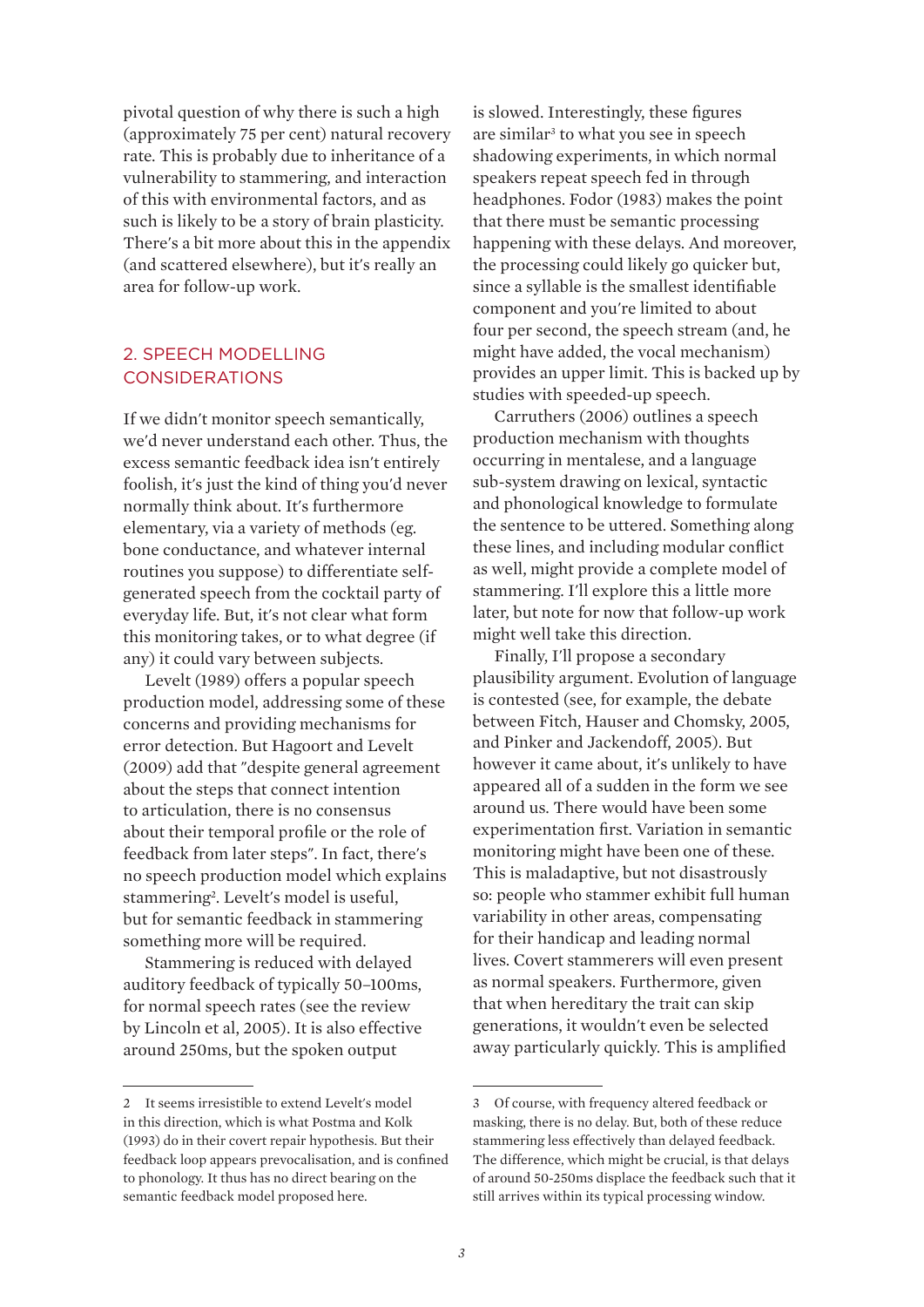when you consider that it seems to be susceptibility to, rather than certainty of, stammering that's transmitted. We may thus be in a long tail of stammering in humans, with the incidence gradually declining over millennia<sup>4</sup>.

# 4. APPROACH-AVOIDANCE CONFLICT

Motivational conflict isn't a new idea. Pleasure and pain are found in the writings of Democritus, Bentham, James and Freud. But the story for us really begins with Lewin's work on approach-avoidance in the 1930s. This is a gestalt field theory, with psychological and physical objects possessing positive or negative valences, and humans operating along these vectors. The resultant conflicts are shown in table 1, opposite.

Sheehan (1953, 1958) posits stammering as a double approach-avoidance conflict:

*[The stutterer] can speak, thus achieving his aim of communication, but at the cost of the shame and guilt he has learned to attach to his stuttering. Or he can remain silent, abandon communication, and suffer the frustration and guilt that such a retreat carries with it.*

Sheehan was influenced by the work of Miller<sup>5</sup> and Dollard (1950), which added the detail that avoidance gradients are steeper than those for approach. You can test this in experiments with rats, by training in a runway first with a food goal, then with electric shock, then a combination. Sheehan notes that, tantalisingly, at the intersection point for approach-avoidance, rats exhibit vacillations which resemble stammering. Figure 2, opposite, shows Sheehan's

#### **Table 1: CONFLICT TYPES** *(after Lewin)*

approach-approach: you are drawn to two attractive goals, *eg. order the lobster or the filet mignon?*

avoidance-avoidance: you are repelled by two unattractive options, *eg. work over the weekend for a Monday deadline, or submit your paper late?*

approach-avoidance: you are attracted and repelled by the same goal, *eg . ( for smokers): smoke a cigarette?*

double approach-avoidance: you are attracted and repelled from incompatible goals, *eg. work overtime (extra pay but you're tired of it) or dinner with in-laws ( fulfils an obligation but they're tedious)*.

Visiting the dentist can provide another example. You could also have complex, multiple approachavoidance (eg. choosing a name for your child). Note that choices are often forced or time-bound. This conflict type can be very unpleasant, for example as in unplanned pregnancy.

#### application of the model.

Elliot (2006) notes that approachavoidance motivations were sidelined in the 1970s and 80s, but are now gaining in popularity again. The rehabilitation seems to follow evolutionary considerations, with support from neurophysiological data. Literature in this field has expanded rapidly in recent years, with much of it collected up in Elliot and Covington (2001) and Elliot (2008).



<sup>4</sup> Gomez (1998) makes a related argument, that languge evolved with competition between specialisations for a language acquisition device and for theory of mind – a kind of evolutionary arms race. If he's right, the development of stammering in such an environment seems very likely.

<sup>5</sup> To complete the historical survey: Hull developed Lewin's theory, with learning and behaviour now framed as the reduction of approach or avoidance drives. Miller was a student of Hull.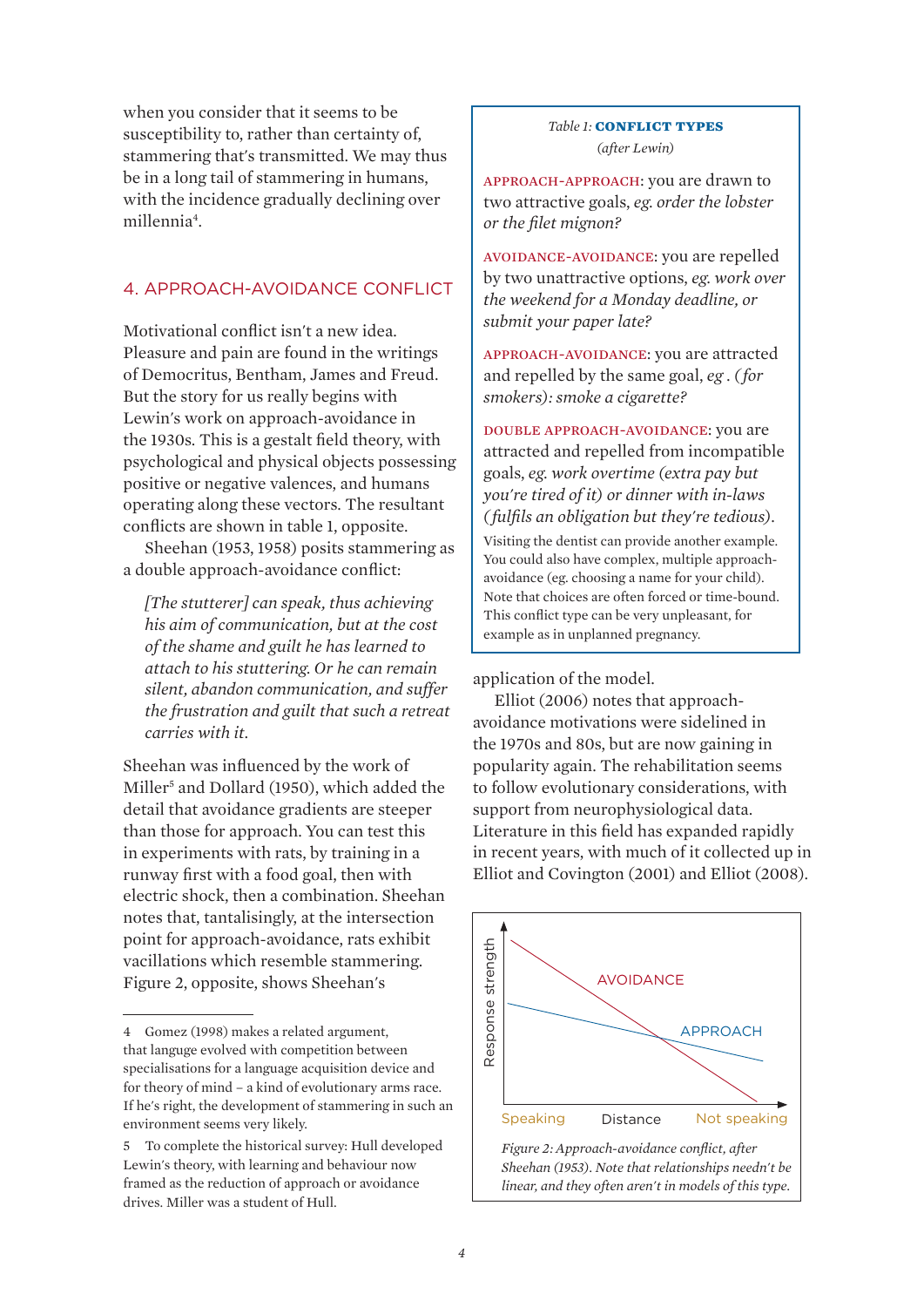#### 5. DUAL PROCESS CONFLICT

We introduced this idea earlier (see figure 1) but can now go add a little more detail. Dual process theories abound (for example Sloman, 1996; Stanovich and West, 2000; Kahneman, 2011), with typical characteristics as shown below.

| <b>Table 2: DUAL SYSTEM FEATURES</b>  |                                                 |
|---------------------------------------|-------------------------------------------------|
| (as per Carruthers, 2008)             |                                                 |
| <b>SYSTEM ONE</b>                     | <b>SYSTEM TWO</b>                               |
| • A set of systems                    | • A single system                               |
| Fast                                  | • Slow                                          |
| Parallel                              | Serial                                          |
| • Unconscious                         | $\bullet$ Conscious                             |
| Not easily altered                    | $\bullet$ Malleable                             |
| • Universal amongst<br>humans         | • Variable (by culture<br>and by individual     |
| • Mostly shared with<br>other animals | • Uniquely<br>human                             |
| • Impervious to<br>verbal instruction | • Responsive to<br>verbal instruction           |
| • Independent of<br>normative beliefs | • Influenced by<br>normative beliefs            |
| Heuristic based                       | • Can involve the<br>application of valid rules |

System 1 would also contain aspects of the psychological unconscious such as implicit memory, learning and perception. This kind of activity is demonstrated by, for example, studies in semantic priming and blindsight. Kihlstrom (eg. 1996, 2007) has several useful reviews in this area.

The proposal, then, is that excess semantic feedback in stammerers<sup>6</sup> floods these implicit systems such that, following crude associative determination, they detect a danger and move to shut down the vocal apparatus at the same time the person is consciously sending the instruction to speak. This is a lot like the approach-avoidance conflict of the previous section, now reinterpreted along a divide

in consciousness. But this isn't Freud's subconscious. As we'll see in the following sections, contemporary approaches should allow us to add a lot more detail.

#### 6. MODULAR CONFLICT

It's also possible to frame the conflict in modular terms, after Fodor (1983). This approach can tie into dual process theory, with encapsulated, Fodor-like modules (such as vision and language) in System 1, and consciousness in a non-modular System 2. Carruthers (2008) defends an idea of weaker modules pervading both systems. We'll discuss just System 1 modules and avoid, for now, comment about how Fodor-like they must be.

Sperber and Wilson (2002) postulate a theory of mind sub-module dedicated to comprehension, with its own proprietary concepts and mechanisms. This would interact with the language processing module to generate interpretations of language, which are broadcast globally (with duration perhaps an order of magnitude shorter than working memory, as per Baars, 1997). We can suppose the same system will operate during self-generated speech. In a situation, such as I'm proposing for stammering, in which self-generated speech has excess semantic feedback (or is inadequately gated, amounting to the same thing) this could result in crude interpretations of the spoken phrase (eg. word, message or situational fears), triggering direct intervention with the speech apparatus by System 1, even as the speech attempt continues.

The resultant conflict would be rather like an attempt to cross a busy road. Indeed, behaviour on such a precipice resembles stammering, often involving a sequence of stop/start behaviour which does not feel consciously initiated. Eventually, you begin the successful crossing, or you decide to walk to a nearby bridge and so on. You could recall, in this connection, our earlier discussion of the approach-avoidance rat.

<sup>6</sup> Conditions which could be explained similarly might include the probably related cluttering (see Ward, 2006, Ward and Scott, 2011) and possibly related Tourette's syndrome (see De Nil et al, 2004).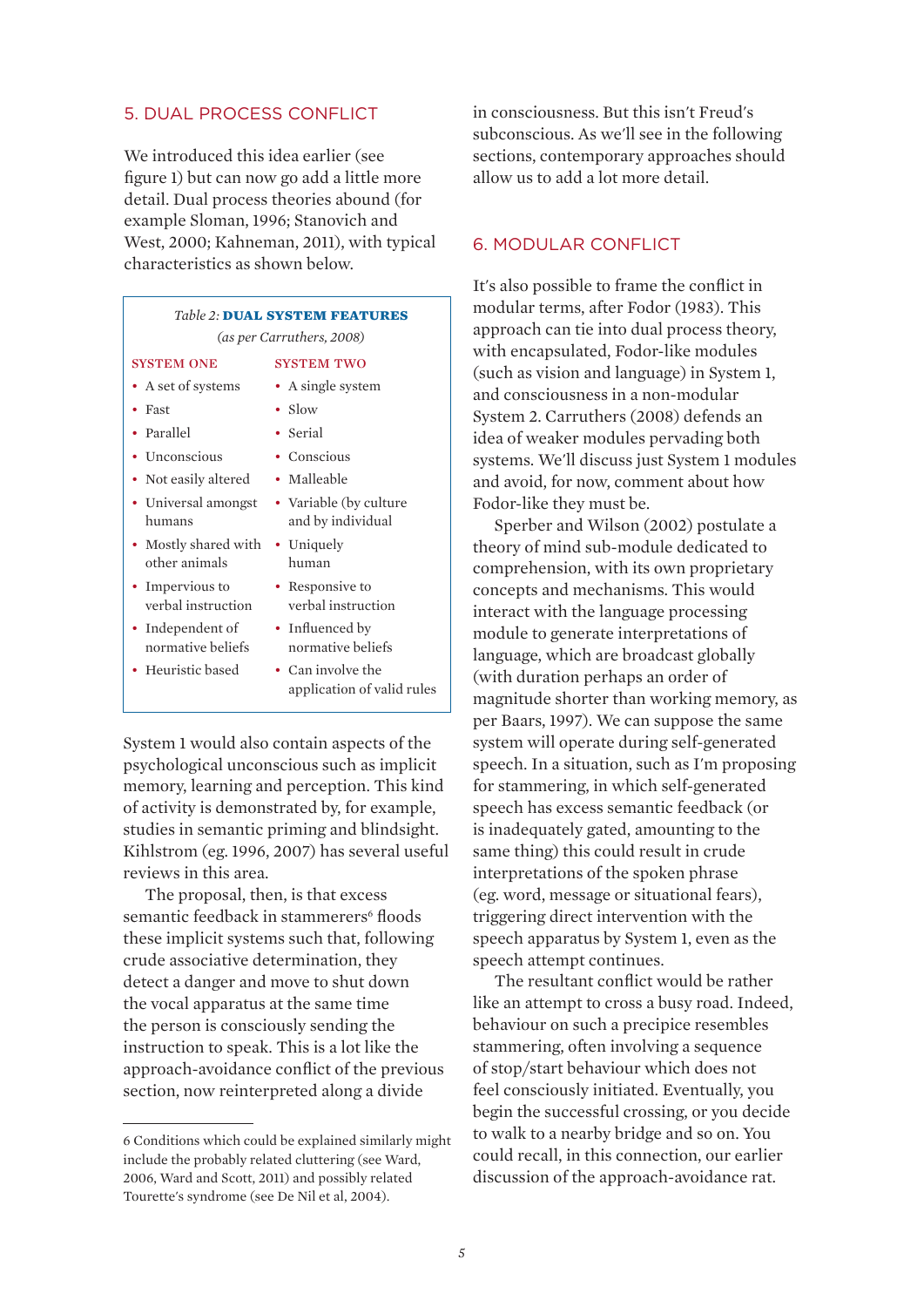# **MODULAR CONFLICT**

- **There is excess auditory feedback in** stammerers, flooding semantic processing capabilities.
- **2** This results in modular conflict. In the diagram, theory of mind and language modules conflict (other modules may get involved, eg. facial recognition of an unreceptive audience expression) to create primary stammering. If System 2 intervenes, secondary stammering arises.
- **3** Mixed messages reach brain areas controlling motor functions.
- 4 Typical stammering behaviour results.
- **5** The process loops against an escalating emotional backdrop. Eventually, the speech attempt is completed (or the speaker decides to do something else).

#### 7. COMBINED CONFLICTS

It's possible to combine the two models just described, as in figure 3 (above). And I expect that furt The modular conflict creates primary stammering (the unforced prolongations, But, this throws up a repetitions etc) and the dual process ideas really s conflict creates secondary stammering ( jaw grimaces, avoidance behaviour and so on). This ties in nicely with adult therapy of yesteryear with som results, in that you can consciously aim to dressing? Developmen get rid of secondary stammering, essentially will have to explain preci via conditioning techniques, but the mechanism prolongations and repetitions remain, made claims are being made vanishingly small by fluency shaping or letested. block modification therapy. So, getting rid  $\frac{1}{2}$  of the primary stammering – in this view, resolving the modular conflict - might, if a confirmed STUD possible, be an ultimate therapy goal. ncely with auun therapy of yestery car with some  $\mu$  and  $\mu$  and  $\mu$  could further speculate that the primary source.  $\mu$ 

Alternatively, you could view the To search for combination as in figure 1, but with modular conflict now as the cause of the System 1 disruption. This works differently, in that secondary stammering no longer sits atop primary stammering. The primary/ involves speech. The secondary distinction isn't set in stone, so it greater load on seman stammering.



*Figure 3: Modular conflict in stammering. Compare with figure 1*

might help to keep this possibility in mind. And I expect that further ways to frame flict creates primary the conflict could be conceived as well.

But, this throws up a question: are these aincrease process and the dual process ideas really something new, or does the combination of psychological approaches voidance behaviour and so I'm suggesting merely display the fashions of yesteryear with some fancy window dressing? Development of these themes will have to explain precisely how the mechanism is supposed to work, what new claims are being made, and how these can be tested.

#### 8. EMPIRICAL STUDIES

To search for the presence of the proposed semantic feedback, it might be nice to have people who stammer perform dual the cause of the System stake people who stammer perform dual s works differently, in task experiments, in which both tasks are semantically demanding but only one involves speech. The prediction is that the greater load on semantic capability will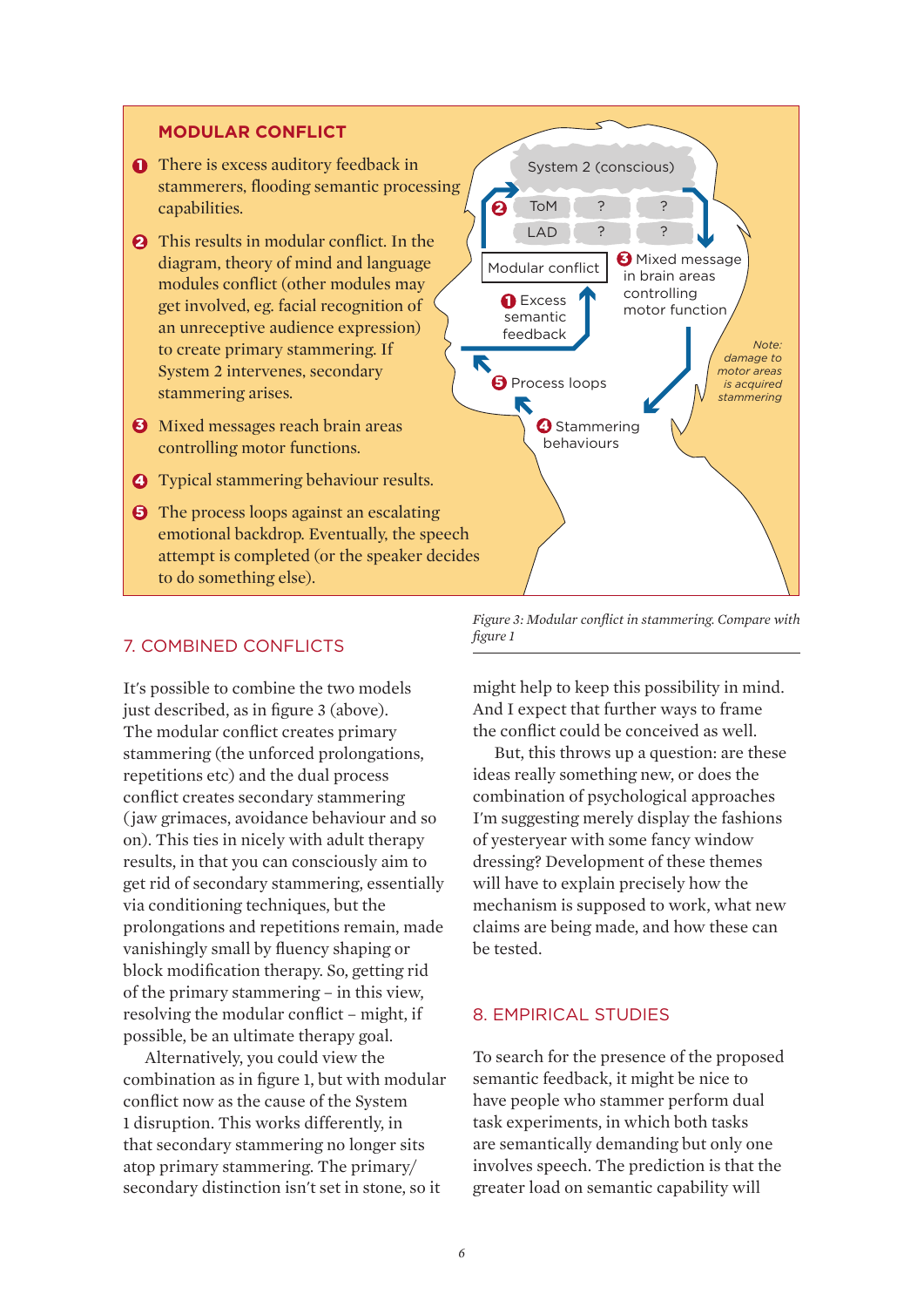trigger increased dysfluency for stammerers compared to normal speakers. As it happens, Bosshardt (2006) has performed exactly these kind of experiments, and his results support this view.

But unfortunately, the support isn't strong. This is because Bosshardt, and many others, have found stammerers behaving differently from controls even where there's no speaking going on at all. Examples include orofacial non-speech and finger flexion movements (Borden, 1983; Max et al., 2003), finger tapping (Smits-Bandstra et al., 2006) and finger movement sequencing (Forster and Webster, 2001). Stammerers exhibit difficulty making precise movements using afferent sensory information for motor execution (De Nil and Abbs, 1991; Loucks and De Nil, 2006).

All of this suggests that stammering is really a motor problem, and indeed work in this area is well developed. Ward (2006) has a review. Here again, though, there is a problem. As noted in the introduction, motor theories can't account for the often large amount of fluent speech that all but the most severe stammerers enjoy. If it really is a motor problem, the stammering should be there all the time. There's an attempt to get around this, by defining the fluent speech of stammerers as actually stammered: apparently, there are tiny variations only measurable in laboratory conditions. This is unconvincing though, not least because the studies are on people with a history of stammering, who definitionally have abnormal speech. Furthermore, the motor theories don't account for the psychological variation (eg. from situational and emotional cues) in stammering. This could be considered as a "cognitive overload" factor, which would interfere with motor functions in times of stress, but then the question becomes one of exactly how that interface works. At this point, it's apparent that the unusual motor activity is simply a manifestation of the underlying cognitive activity. It's a truism that it's impossible to stammer without excess tension, but positing this tension as the root of the

problem won't satisfy enquiring minds. Nevertheless, the motor research is useful, and the insights into brain activity, as detailed in the appendix, are valuable.

In spite of all this, the behavioural data does need explaining. It's useful here to recall the heterogeneity of the stammering population. Blood et al (2004), in a survey of 1184 clinicians and 2628 children, found 62.8 per cent with co-occurring disorders. Of these, learning disabilities (11.4%), literacy disorders (8.2%), attention deficit disorders  $(ADHD)$  (5.9%) and central auditory processing disorders (3.8%) were the most frequently reported.

I suggest that what's really happening is that, in the stammering population which presents as normal (and note here that covert stammerers will even present as normal speakers), there is actually a subtly different distribution of cognitive abilities than is observed in the overall population<sup>7</sup>. Discovery of an unusual distribution in a sub-population shouldn't be too surprising, and you could think of this as a kind of "lite" version of the major differences noted in Blood et al – and dependent, perhaps, on developmental history. The experience of

<sup>7</sup> Of course, the general population can be subcategorised along myriad lines – no-one is really "normal".



*Figure 4: Suggested distribution for people who stammer on some selected, specialised cognitive tests (eg. finger tap etc). The curves needn't be this exact shape, and the difference shown is probably exaggerated. The point is a leftward (more poorly performing) shift relative to normal speakers in aggregate. Variation across tests might be possible (eg. above average at digit span, below par at finger tap, and so on).*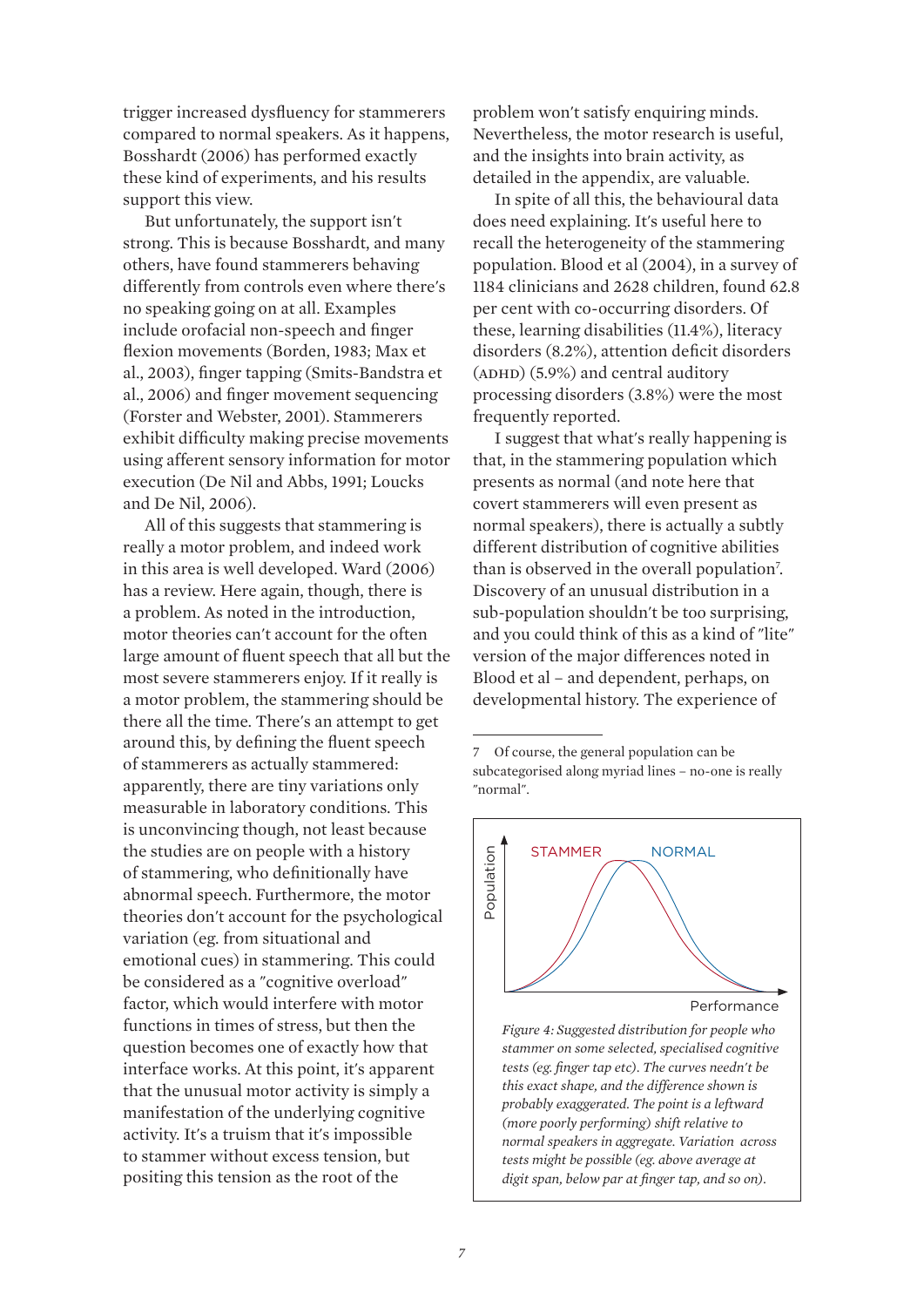stammering leaves scars other than just the emotional ones. Another possibility that, given the high, apparently spontaneous recovery rate in childhood, some of the triggering factors for stammering are impairments that would lead to unusual behavioural distribution. Whatever the scenario, the suggestion is that what cognitive tests are really ascertaining is the exact shape of the curves in figure 4.

People who stammer are already subcategorised along acquired and developmental lines, and it may help (both for conceptual clarity and clinical treatment, eg. in choosing between block modification and fluency shaping therapies) to extend these categorisations. Obvious receptacles for our stammerers might be things like family history and coexistence of cluttering. Work in this area would need to be done with some sensitivity – people who stammer are already isolated enough from society without being isolated from each other too.

We opened this section with a discussion of dual task experiments in stammering, and will end in the same way. Bajaj (2007) has a review which attempts to tie these with working memory<sup>8</sup>. A difficulty here is that the action we're interested in probably takes place in the central executive. As Baddeley (1998, 2002) keeps pointing out, the aim is to chip away at this homunculus rather than tidy more into it. And since much of action in the models described earlier will take place unconsciously, it's not even obvious how it will affect dual task experiments.

One avenue that comes to mind – and Bajaj suggests this as well – is to combine dual task experiments with variance in altered auditory feedback. I suppose it's possible, if the semantic feedback idea is correct, that you might expect to see an interface between implicit and explicit working memory (eg. as in Hassin et al, 2009) at this point. But, all of this is rather speculative – work on these themes is still developing.

### **CONCLUSION**

I've hypothesised that stammering is a result of excessive semantic feedback in self-generated speech<sup>9</sup>, offering supporting arguments following empirical, evolutionary and theoretical parsimony considerations. The notion might be testable, and I've suggested ways of developing studies to this end.

I've then outlined several ways in which the feedback could lead to stammering, using conflict models. As an aside, there may be scope for cross pollination of dual process and modular approaches with more generalised approach-avoidance conflicts, to the benefit of both schools of thought.

The ideas presented here cover a lot of ground, and follow-up work will be required. But, there seems to be enough to suggest that research in this area will be fruitful. If stammering is anything like I've outlined, it's not only solvable but would, perhaps more importantly, provide a window into the functioning of higher level cognitive processes.

<sup>8</sup> See Barret et al (2004) for an attempt to tie working memory to dual process theories.

<sup>9</sup> And if this is verified, it's possible to make a therapy recommendation: semantic reformulation may help stammerers. This is likely to be harmless even if I'm wrong – it's would amount to thinking about what you say before you say it, which isn't a bad idea for anyone.

Clinically-minded readers will have noticed that this sounds dangerously close to word substitution, the elimination of which is a major goal of early therapy. For that reason, I'd recommend that the concept only be introduced in the final stage of therapy (eg. the stabilisation phase if you're following Van Riper, 1973). People in this stage need a lot of help with their new-found fluency anyway, in no small part due to lack of experience in being able to speak freely. You simply can't build up the speaking skills that normal speakers take for granted when the act of speaking is itself so unreliable.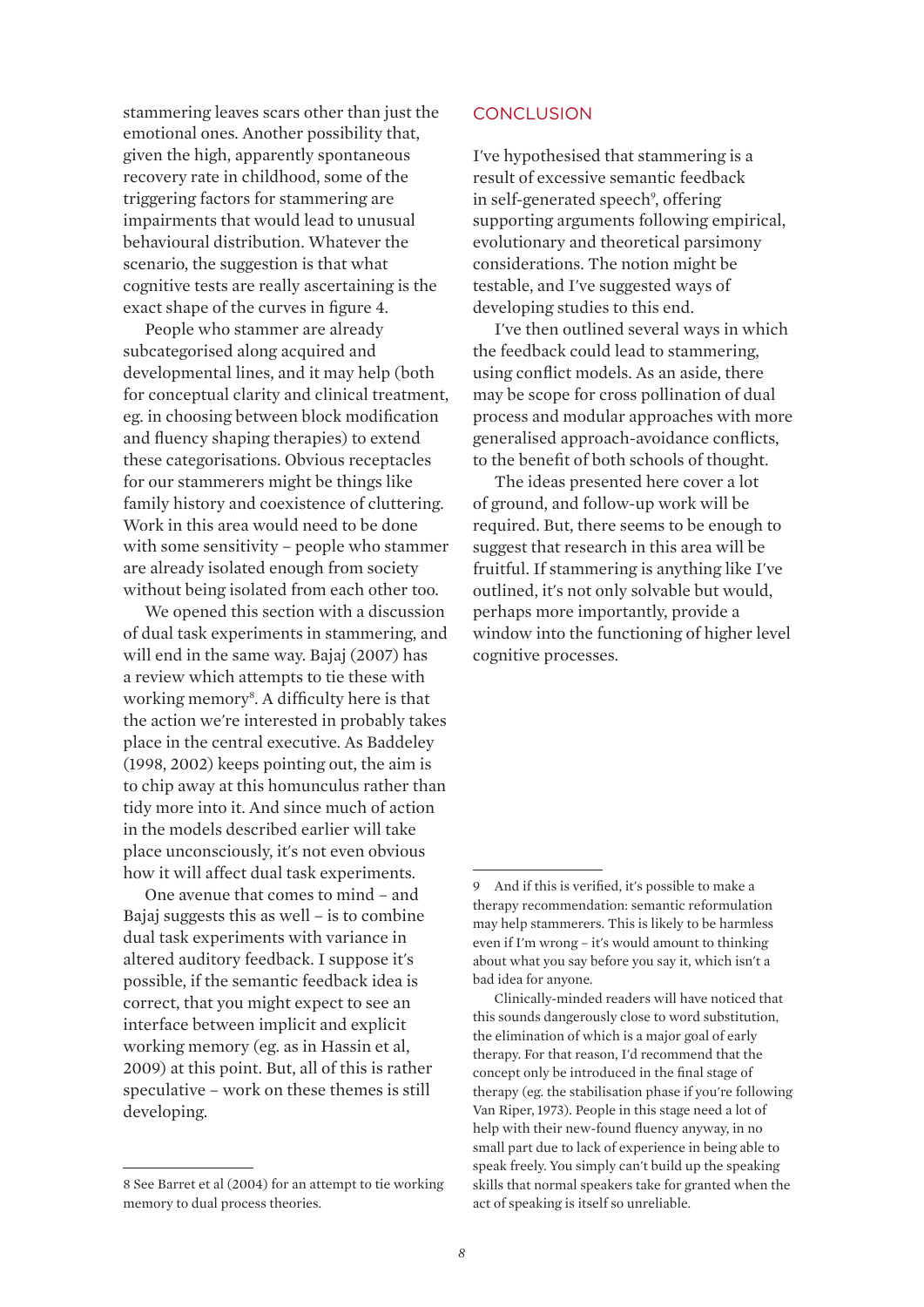# APPENDIX – SOME VARIABLES

neuroscience: many studies show that stammering favours right hemisphere dominance, rather than the left hemisphere as in normal speakers. This suggests bilateral language areas in competition with each other. But the studies are on adults, raising the question of whether this is a cause or result of stammering. For example, Preibisch et al (2003), in a study of stammering adults undergoing therapy, show the right frontal operculum as the activation area, and conclude it is a compensation mechanism, ie. a result of stammering. Experiments on children would be help to settle the issue. Soo-Eun Chang is carrying out a five year longitudinal study, "Sexual dimorphism of neural development underlying childhood stuttering", with results expected in 2015.

Many brain areas have been connected to stammering. Watkins et al (2008) found that, along with a host of other unusual activity, the integrity of white matter tracts was reduced in areas of the ventral premotor cortex which are underactive during stammering. They agree with earlier conclusions that stammering viewed through an fmri lens shows up most clearly as disruption in the cortical and subcortical neural systems connected to motor sequences in speech.

It's possible that there are distinct pathways associated with stammering. Of interest in connection to the semantic feedback idea I've proposed, Sakai et al (2009) undertook fmri studies during delayed auditory feedback tests. They found differences in the right inferior frontal gyrus, right superior temporal gyrus, right middle temporal gyrus, and right supplementary motor area. The inferior frontal gyrus has been connected with inhibition effects, including go/no go tasks like pressing a button in response to the letters Q, P, T but not to X (Aron et al, 2004), and also with risk aversion

(Christopoulos et al, 2009). Of course, it's very unlikely that cognitive function could be mapped to discrete brain parts in this area. But, if we could, it would at least fit with the ideas of conflict I've outlined.

Sakai et al also note possible effects from the scan noise of fmri – recall that auditory masking is expected to reduce stammering. Despite an elaborate headphone/earmuff setup, they were unable to eliminate this. It's likely that the unusual experimental set up in fmri is particularly troublesome in studies of stammering.

genetics: Hereditary aspects of stammering are well known, and Kang et al  $(2010, 2011)$  find the GNPTAB, GNPTG and nagpa genes as mutated. Interestingly, the same genes are implicated in mucolipidosis, a fatal multi-organ disease. An unexpected advantage of this is that biochemical assays have been established since the early 1980s, and knock-out mice, carrying complete loss of function mutations for GNPTAB and GNPTG, have been engineered (they die at an early age after exhibiting symptoms similar to those in mucolipidosis). If knock-in mice, were created, carrying what are thought to be the human stammering mutations, their vocalisations could be studied, and they could be probed for further neurological defects or degenerative processes. This raises the prospect of stammering mice as a spectacular culmination of their efforts.

linguistics: Stammering most commonly arises in preschool children at the same time as general language development, making it difficult to separate the two. And consider here that early speech resembles stammering more than anything else. Stammering severity increases with greater linguistic demands – but, this could also be explained in motoric terms – and appears more common at the beginning of words and sentences. Stammering in adults tends to be on content words (nouns, lexical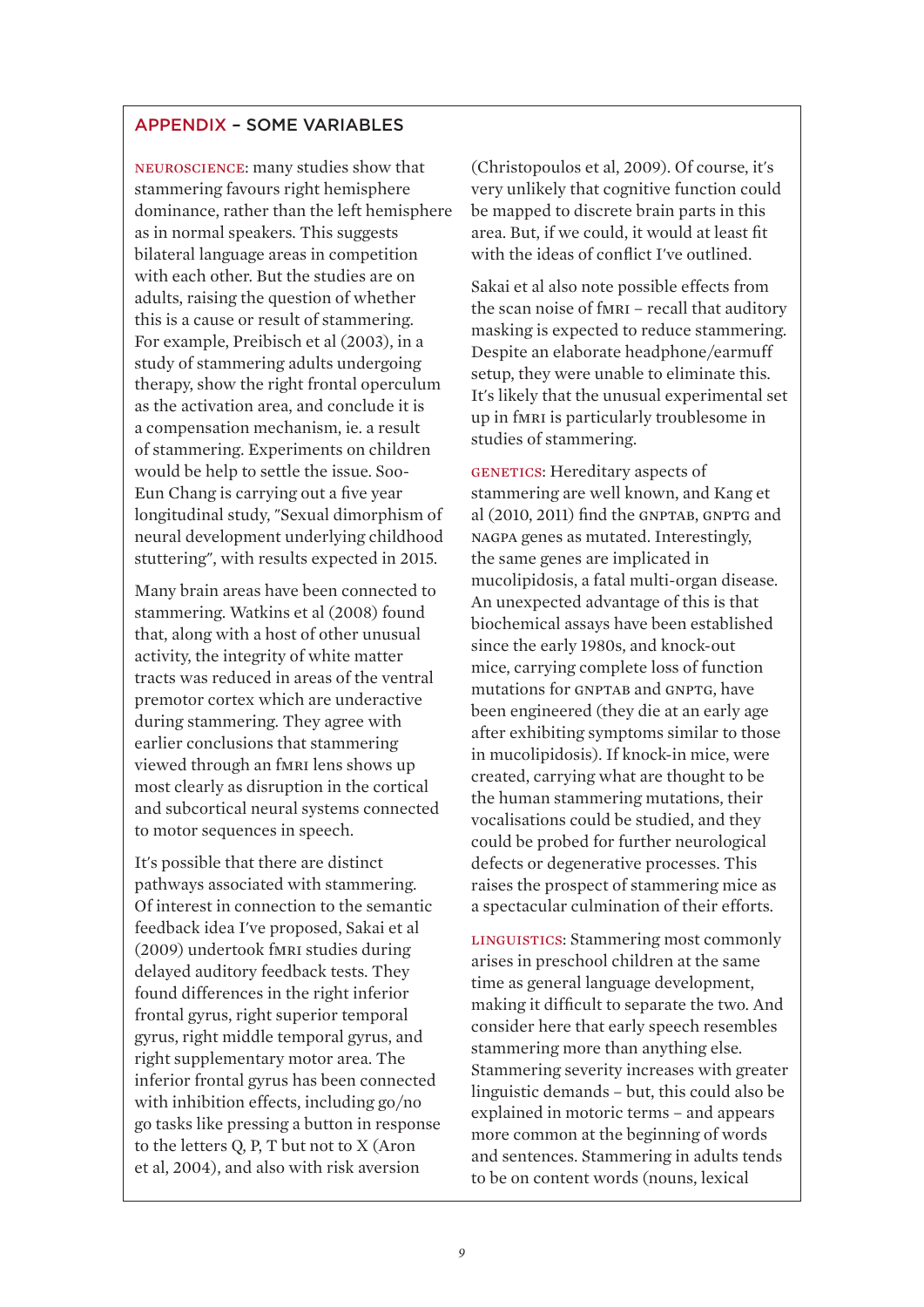verbs etc), whereas for children it's on function words (pronouns, prepositions etc). This latter point forms the basis of the explan model, an alternative to the covert repair hypothesis mentioned in footnote 2.

An obvious extension of the ideas in this paper would be to develop (or adapt) a linguistic model of stammering to be compatible with the hypothesised excess semantic feedback and cognitive conflict.

developmental factors: Stammering most commonly arises in preschool children, with word and syllable repetitions and little sign of struggle or avoidance behaviours. A gender bias appears, with an at first small predominance favouring males (eg. 1.1:1 in Kloth et al, 1999; or 1.65:1 in Månsson, 2000, whose sample population was an entire 45,000 inhabitant Danish island) rising to the 3:1 typical of adult stammerers a few years later. Lack of variability between cultures (eg. as noted in Van Riper, 1982) implies that this is due to constitutional rather than learning factors.

A further difficulty is the apparently spontaneous recovery of some children. Stammering has a prevalence rate of about 4 per cent, and an incidence rate around 1 per cent, implying a 75 per cent natural recovery rate. This makes childhood therapy success rates difficult to judge. But, a common theme is that limiting the child's exposure to complex speech models, for example by changing family interaction

styles (eg. as per Guitar, 2006), although there is debate over the exact process to follow.

Much of the thinking on childhood stammering is based around the Capacities and Demands model (Starkweather et al, 1990; see also the discussion introduced by Manning, 2000). A current development along related lines is the dual diathesisstressor model of Walden et al (2011), which attempts to integrate emotional diathesis in the child with a speechlanguage diathesis (which will presumably be genetically based). This is developed following the framework of Monroe and Simons (1991), following the idea that "stress activates a diathesis, changing the potential of predisposition into the presence of psychopathology". This kind of model, with stammering varying along several axes, is likely to be necessary for an understanding of the developing condition.



*Figure 5: Diathesis-stressor model, after Walden et al (2011). This formulation allows for multiple variances in developmental stammering, tied with predisposition.*

#### **REFERENCES**

- Aron AR, Robbins TW, Poldrack RA (2004). "Inhibition and the right inferior frontal cortex" *Trends in Cognitive Science* 8 (4): 170–177.
- Baars, B (1997) *In the Theatre of Consciousness*, Oxford University Press.
- Baddeley AD (2002) "Is working memory still working?" *European Psychologist*, 7 (2): 85–97
- Baddeley AD (1998) "The central executive: A concept and some misconceptions", *Journal of the International Neuropsychological Society*,

4, 523–526.

- Bajaj, A (2007) " Working Memory Involvement in Stuttering: Exploring the Evidence and Research Implications" *Journal of Fluency Disorders,* vol 32, no 3, 218–238.
- Barrett, LF, Tugade, MM, Engle, RW (2004) "Individual differences in working memory capacity and dual-process theories of the mind" *Psychological Bulletin,* 130, 553-573.
- Blood, GW, Ridenour, VJ, Qualls, CD, Scheffner-Hammer, CS (2003) "Co-occurring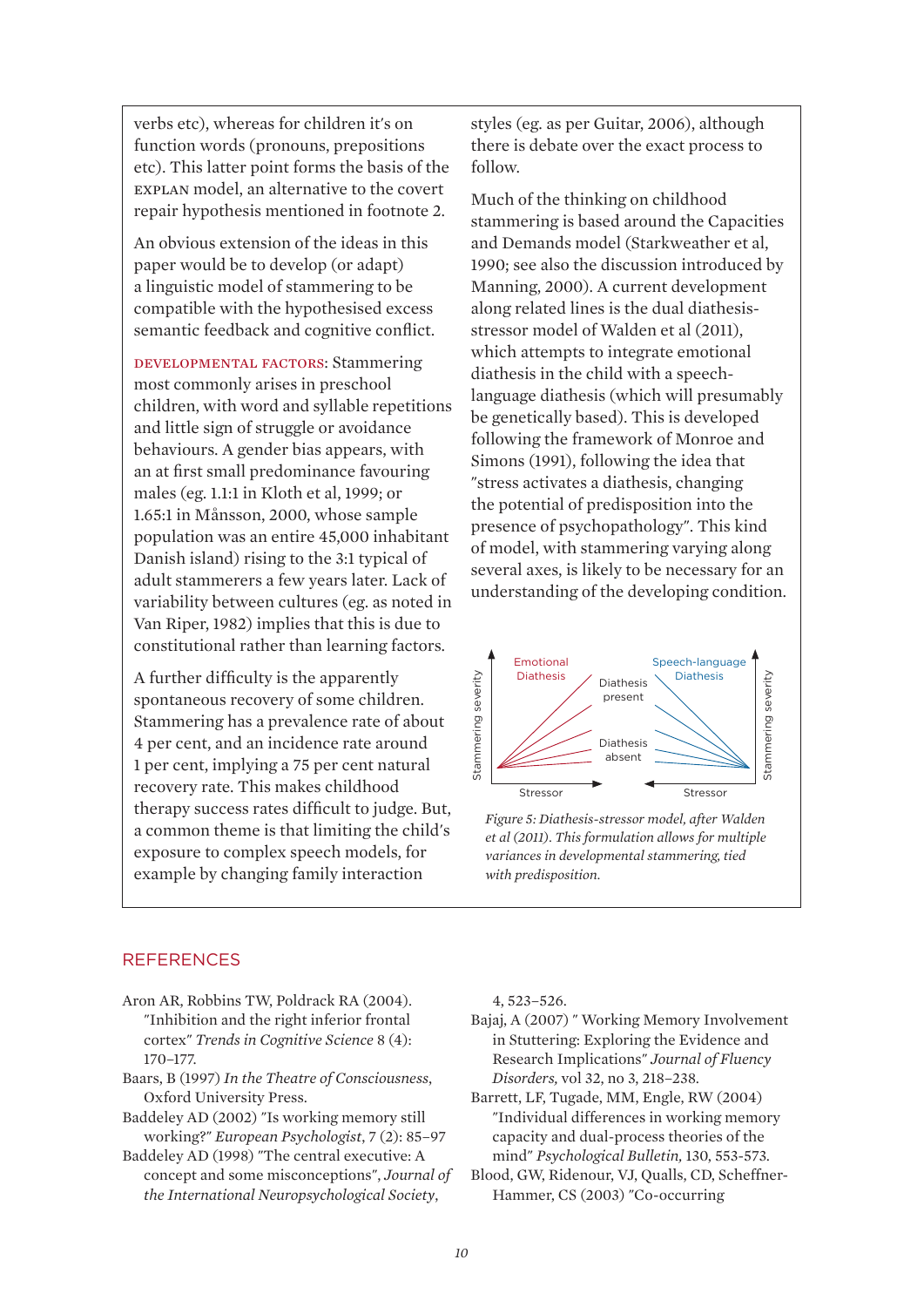disorders in children who stutter" *Journal of Communication Disorders*, 36, 427–448.

Bloodstein, O (2007) *A Handbook of Stuttering*  (6th Ed), Delmar.

Borden, GJ (1983) "Initiation versus execution time during manual and oral counting by stutterers" *Journal of Speech, Language, and Hearing Research* 26, 389–396.

Bosshardt, H (2006) " Cognitive processing load as a determinant of stuttering: Summary of a research programme", Clinical Linguistics & Phonetics, 20(5): 371–385.

Carruthers, P (2006) *The Architecture of the Mind,* Clarendon Press.

Carruthers, P (2008) "An Architecture for Dual Reasoning" In J. Evans & K. Frankish (eds), *In Two Minds: Dual Processes and Beyond*, Oxford University Press.

Christopoulos GI, Tobler PN, Bossaerts P, Dolan RJ, Schultz W (2009). "Neural Correlates of Value, Risk, and Risk Aversion Contributing to Decision Making under Risk" *Journal of Neuroscience* 26 (24): 6469–6472.

De Nil, LF and Abbs, JH (1991) "Kinaesthetic acuity of stutterers and non-stutterers for oral and non-oral movements" *Brain,* 114 (Pt 5), 2145–2158.

De Nil, LF, Sasisekaran, J, Van Lieshout, PH, Sandor, P (2004) " Speech disfluencies in individuals with Tourette syndrome", *Journal of Psychosomatic Research* 2004 Dec; 58(1)

Dollard J and Miller N, *Personality and Psychotherapy: An Analysis in Terms of Learning, Thinking, and Culture*, Mcgraw-Hill (1950).

Elliot, A, and Covington, M (2001) "Approach and avoidance motivation" *Educational Psychology Review*, 13, 73–92.

Elliot, A (2006) " The Hierarchical Model of Approach-Avoidance Motivation", *Motivation and Emotion* (2006) 30:111–116.

Elliot, A (2008) *Handbook of Approach and Avoidance Motivation*, Psychology Press.

Evans, J. St. BT (2006) Dual system theories of cognition: Some issues. In R. Sun & N. Miyake (eds), *Proceedings of the 28th Annual Meeting of the Cognitive Science Society* (pp. 202 – 207) Mahwah, NJ: Lawrence Erlbaum Associates, Inc.

Evans, J. St. BT (2007) "On the resolution of conflict in dual-process theories of reasoning" *Thinking & Reasoning*, 13, 321-329.

Fitch, W, Hauser, M and Chomsky N (2005) "The Evolution of the Language Faculty: Clarifications and Implications." *Cognition* 97, 179-210.

Fodor, J (1983) "The Modularity of Mind", MIT Press.

Forster, DC and Webster, WG (2001) "Speechmotor control and interhemispheric relations in recovered and persistent stuttering" *Developmental Neuropsychology* 19, 125–145.

Gomez, J (1998) "Some thought about the evolution of LADs, with special reference to ToM and SAM", in Carruthers and Boucher (eds) *Language and Thought: interdisciplinary themes*, Cambridge University Press.

Guitar, B (2006) *Stuttering: An Integrated Approach to its Nature and Treatment*, 3rd ed, Lippincott Williams & Wilkins.

Hagoort, P and Levelt, W (2009) "The Speaking Brain", *Science* (326) 372–373.

Hassin, R, Bargh, J, Engell, A, McCullock, K (2009) "Implicit working memory" *Consciousness and Cognition* 18, 665–678.

Jameson, KA, Highnote, SM, & Wasserman, LM (2001) "Richer color experience in observers with multiple photopigment opsin genes" *Psychonomic Bulletin and Review* 8 (2): 244–261.

Jackendoff, R and Pinker, S (2005). "The nature of the language faculty and its implications for evolution of language" (Reply to Fitch, Hauser, & Chomsky)" *Cognition* 97 (2): 211–225.

Kahneman, D (2011) *Thinking, Fast and Slow*, Allen Lane.

Kang, C, Riazuddin, S, Mundorff, J, Krasnewich, D, Friedman, P, Mullikin, J, Drayna, D (2010) "Mutations in the Lysosomal Enzyme– Targeting Pathway and Persistent Stuttering", *The New England Journal of Medicine*, 362:677–685.

Kang, C and Drayna, D (2011) " Genetic approaches to understanding the causes of stuttering" *Journal of Neurodevelopmental Disorders*, 3(4):374–80.

Kihlstrom, J (2007) " Revising Scientific Models of Unconscious Mental Activity", presented at the Vienna Conference on Consciousness 2007, available online at http://socrates. berkeley.edu/~kihlstrm/Vienna07\_precis.htm (accessed 1 February 2012).

Kihlstrom, J (1996) "Perception without awareness of what is perceived, learning without awareness of what is learned" in Velmans, M. (Ed.), *The Science of Consciousness: Psychological, Neuropsychological, and Clinical Reviews*  (London: Routledge).

Kloth, SAM, Kraaimaat, FW, Janssen, P, Brutten GJ "Persistence and remission of incipient